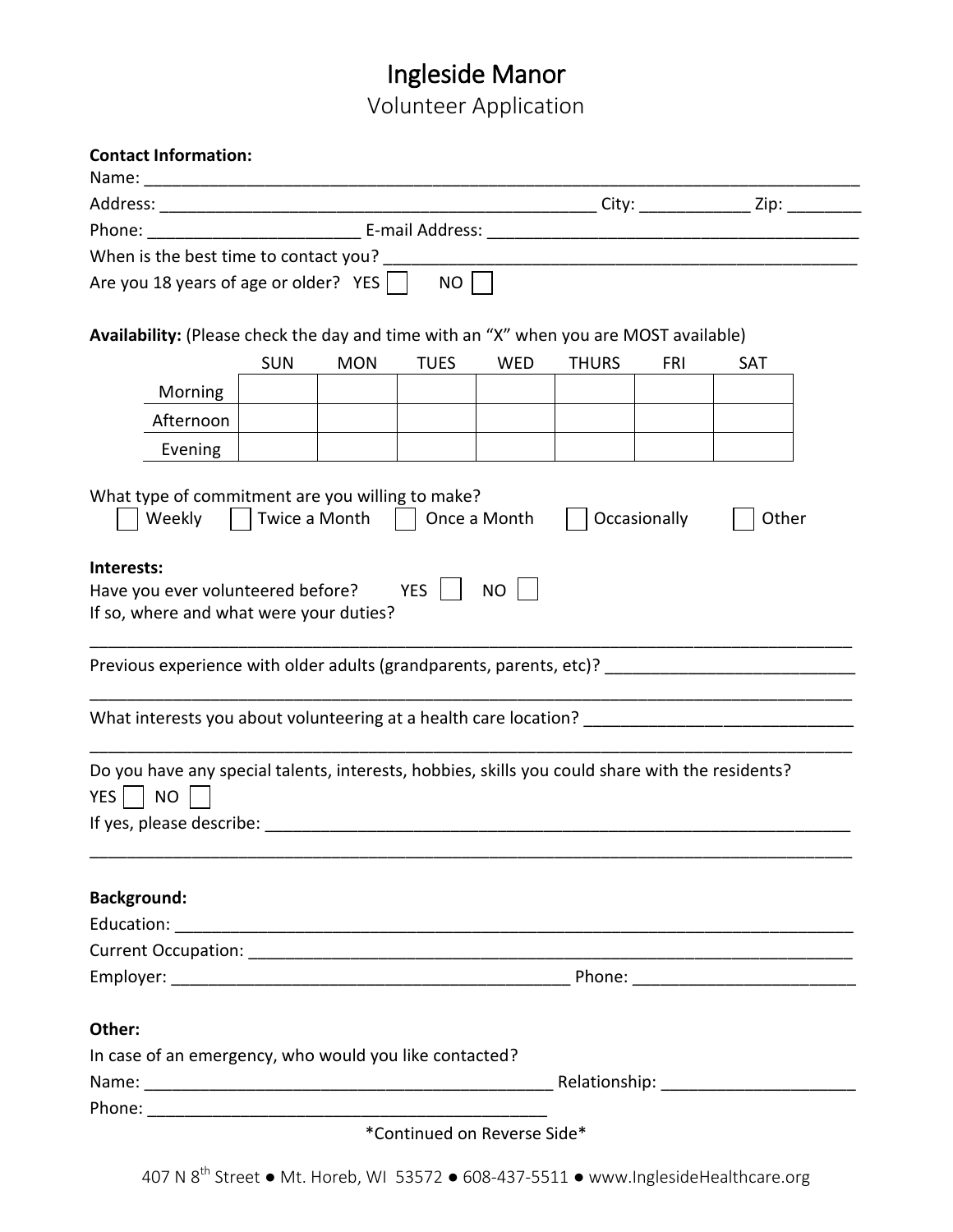| Have you ever been ticketed for an offense, arrested, or convicted of a crime? YES [<br><b>NO</b><br>If yes, please explain:                                                                                                   |                                                                                                                                                                                                                                                                                                                                                                                                                                                                                                                                                                                                           |  |  |
|--------------------------------------------------------------------------------------------------------------------------------------------------------------------------------------------------------------------------------|-----------------------------------------------------------------------------------------------------------------------------------------------------------------------------------------------------------------------------------------------------------------------------------------------------------------------------------------------------------------------------------------------------------------------------------------------------------------------------------------------------------------------------------------------------------------------------------------------------------|--|--|
|                                                                                                                                                                                                                                | *Background Check Form Attached*                                                                                                                                                                                                                                                                                                                                                                                                                                                                                                                                                                          |  |  |
|                                                                                                                                                                                                                                | As a volunteer applicant, I have been informed of Ingleside Manor's mission and philosophy,<br>emergency procedure information, resident rights and HIPAA Notice of Privacy Practices. I<br>understand that Ingleside Manor may require a background check. For certain volunteer jobs<br>(anyone that would be subject to a high risk/one-to-one situation such as volunteer visitors, or at the<br>discretion of the Volunteer Coordinator), I grant my permission for such a check. I agree not to<br>volunteer if I have a communicable disease unless I have Ingleside Manor's Volunteer Coordinator |  |  |
| this application is reason for rejection or closure.                                                                                                                                                                           | and Director of Nursing's approval. All of the above information is given freely and without<br>reservation, and is true and correct to the best of my knowledge. I understand that falsification of                                                                                                                                                                                                                                                                                                                                                                                                      |  |  |
|                                                                                                                                                                                                                                |                                                                                                                                                                                                                                                                                                                                                                                                                                                                                                                                                                                                           |  |  |
|                                                                                                                                                                                                                                | *The placement of volunteers is at the discretion of Ingleside Manor*                                                                                                                                                                                                                                                                                                                                                                                                                                                                                                                                     |  |  |
|                                                                                                                                                                                                                                | ********************For Ingleside Manor Use Only ******************                                                                                                                                                                                                                                                                                                                                                                                                                                                                                                                                       |  |  |
|                                                                                                                                                                                                                                |                                                                                                                                                                                                                                                                                                                                                                                                                                                                                                                                                                                                           |  |  |
| Interviewed by: The control of the control of the control of the control of the control of the control of the control of the control of the control of the control of the control of the control of the control of the control |                                                                                                                                                                                                                                                                                                                                                                                                                                                                                                                                                                                                           |  |  |
| Initial Orientation Completed: ________                                                                                                                                                                                        |                                                                                                                                                                                                                                                                                                                                                                                                                                                                                                                                                                                                           |  |  |
| Handbook                                                                                                                                                                                                                       | <b>Tour</b>                                                                                                                                                                                                                                                                                                                                                                                                                                                                                                                                                                                               |  |  |
| Name Tag                                                                                                                                                                                                                       | Volunteer Program/Mailing List                                                                                                                                                                                                                                                                                                                                                                                                                                                                                                                                                                            |  |  |

**Comments:**

*Our volunteers are an important part of Ingleside Manor. We appreciate your willingness to share your time and talents with our residents.*

\_\_\_\_\_\_\_\_\_\_\_\_\_\_\_\_\_\_\_\_\_\_\_\_\_\_\_\_\_\_\_\_\_\_\_\_\_\_\_\_\_\_\_\_\_\_\_\_\_\_\_\_\_\_\_\_\_\_\_\_\_\_\_\_\_\_\_\_\_\_\_\_\_\_\_\_\_\_\_\_\_\_\_ \_\_\_\_\_\_\_\_\_\_\_\_\_\_\_\_\_\_\_\_\_\_\_\_\_\_\_\_\_\_\_\_\_\_\_\_\_\_\_\_\_\_\_\_\_\_\_\_\_\_\_\_\_\_\_\_\_\_\_\_\_\_\_\_\_\_\_\_\_\_\_\_\_\_\_\_\_\_\_\_\_\_\_ \_\_\_\_\_\_\_\_\_\_\_\_\_\_\_\_\_\_\_\_\_\_\_\_\_\_\_\_\_\_\_\_\_\_\_\_\_\_\_\_\_\_\_\_\_\_\_\_\_\_\_\_\_\_\_\_\_\_\_\_\_\_\_\_\_\_\_\_\_\_\_\_\_\_\_\_\_\_\_\_\_\_\_ \_\_\_\_\_\_\_\_\_\_\_\_\_\_\_\_\_\_\_\_\_\_\_\_\_\_\_\_\_\_\_\_\_\_\_\_\_\_\_\_\_\_\_\_\_\_\_\_\_\_\_\_\_\_\_\_\_\_\_\_\_\_\_\_\_\_\_\_\_\_\_\_\_\_\_\_\_\_\_\_\_\_\_ \_\_\_\_\_\_\_\_\_\_\_\_\_\_\_\_\_\_\_\_\_\_\_\_\_\_\_\_\_\_\_\_\_\_\_\_\_\_\_\_\_\_\_\_\_\_\_\_\_\_\_\_\_\_\_\_\_\_\_\_\_\_\_\_\_\_\_\_\_\_\_\_\_\_\_\_\_\_\_\_\_\_\_

407 N  $8^{\text{th}}$  Street ● Mt. Horeb, WI 53572 ● 608-437-5511 ● www.InglesideHealthcare.org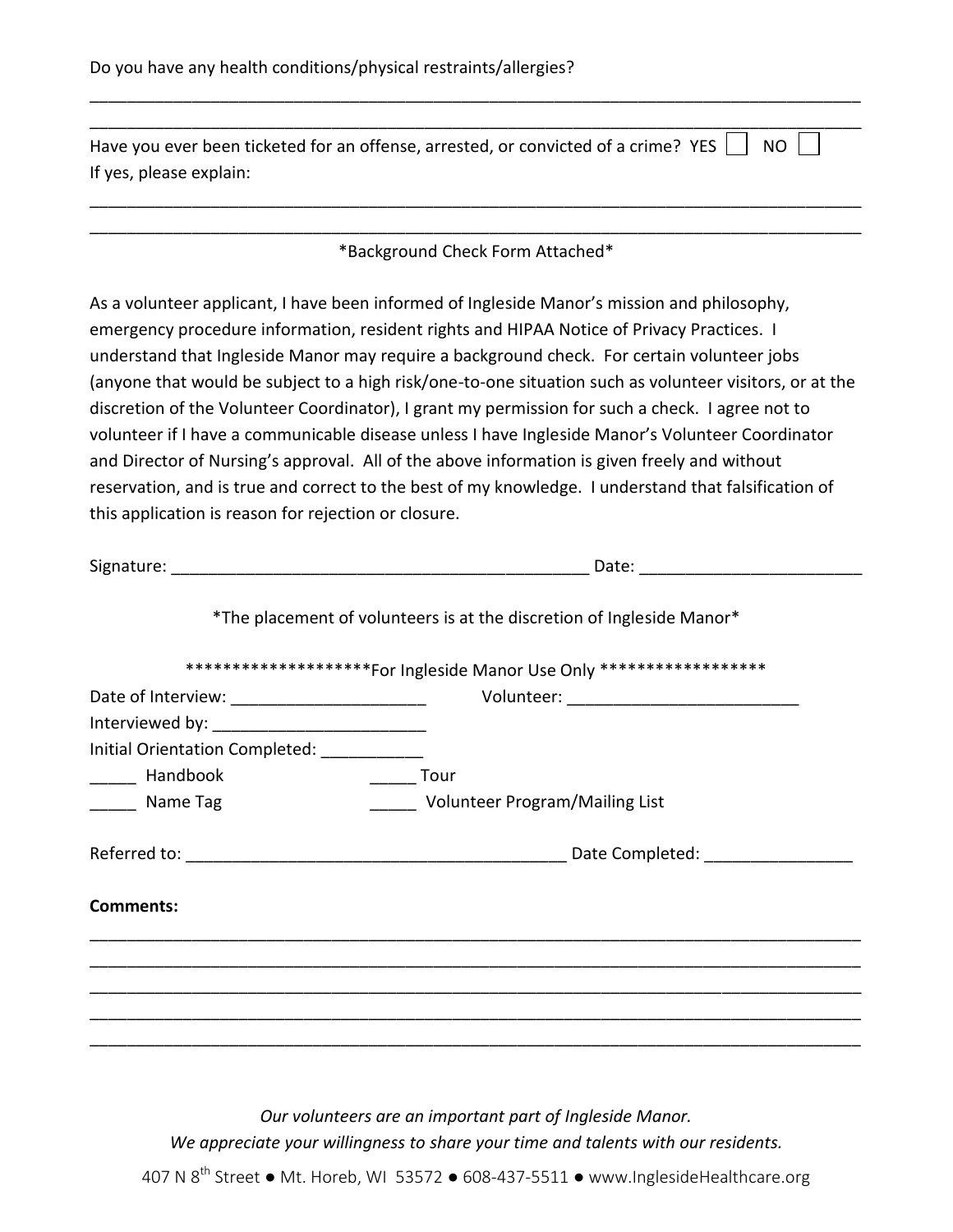## **BACKGROUND INFORMATION DISCLOSURE (BID) INSTRUCTIONS**

The Background Information Disclosure form (F-82064) gathers information as required by the Wisconsin Caregiver Background Check Law to help employers and governmental regulatory agencies make employment, contract, residency, and regulatory decisions. Complete and return the entire form and attach explanations as specified by employer or governmental regulatory agency. **NOTE:** If you are an owner, operator, board member, or non-client resident of a Division of Quality Assurance (DQA) facility, complete the BID, F-82064, and the Appendix, F-82069, and submit both forms to the address noted in the Appendix instructions.

#### **CAREGIVER BACKGROUND CHECK LAW**

In accordance with the provisions of Chapters 48.685 and 50.065, Wis. Stats., for persons who have been convicted of certain acts, crimes, or offenses:

- 1. The Department of Health Services (DHS) may not license, certify, or register the person or entity (Note: Employers and Care Providers are referred to as "entities");
- 2. A county agency may not certify a child care or license a foster or treatment foster home;
- 3. A child placing agency may not license a foster or treatment foster home or contract with an adoptive parent applicant for a child adoption;
- 4. A school board may not contract with a licensed child care provider; and
- 5. An entity may not employ, contract with or, permit persons to reside at the entity.

The list of offenses affecting caregiver eligibility that require rehabilitation review is available from the regulatory agencies or through the internet at http://DHS.wisconsin.gov/caregiver/StatutesINDEX.HTM.

## **THE CAREGIVER LAW COVERS THE FOLLOWING EMPLOYERS / CARE PROVIDERS (Referred to as "Entities"):**

| Programs Regulated under  | Treatment Foster Care, Family Child Care Centers, Group Child Care Centers, Residential Care Centers       |
|---------------------------|------------------------------------------------------------------------------------------------------------|
| Chapter 48, Wis. Stats.   | for Children and Youth, Child Placing Agencies, Day Camps for Children, Family Foster Homes for            |
|                           | Children, Group Homes for Children, Shelter Care Facilities for Children, and Certified Family Child Care. |
| Programs Regulated under  | Emergency Mental Health Service Programs, Mental Health Day Treatment Services for Children,               |
| Chapters 50, 51, and 146, | Community Mental Health, Developmental Disabilities, AODA Services, Community Support Programs,            |
| Wis. Stats.               | Community Based Residential Facilities, 3-4 Bed Adult Family Homes, Residential Care Apartment             |
|                           | Complexes, Ambulance Service Providers, Hospitals, Rural Medical Centers, Hospices, Nursing Homes,         |
|                           | Facilities for the Developmentally Disabled, and Home Health Agencies – including those that provide       |
|                           | personal care services.                                                                                    |
| [                         | Child Care Providers contracted through Local School Boards                                                |

Others Child Care Providers contracted through Local School Boards

## **THE CAREGIVER LAW COVERS THE FOLLOWING PERSONS:**

- Anyone employed by or contracting with a covered entity who has access to the clients served, except if the access is infrequent or sporadic and service is not directly related to care of the client. Exception: Emergency medical technicians and first responders are not covered under the Caregiver Law.
- Anyone who is a Child Care Provider who contracts with a School Board under Wisconsin Statute 120.13 (14).
- Anyone who lives on the premises of a covered entity and is 10 years old or over, but is not a client ("non-client resident").
- Anyone is licensed by DHS.
- Anyone who has a foster home licensed by DHS.
- Anyone certified by DHS.
- Anyone who is a Child Care Provider certified by a county department.
- Anyone registered by DHS.
- Anyone who is board member or corporate officer who has access to the clients served.

## **FAIR EMPLOYMENT ACT**

Wisconsin's Fair Employment law, Chapters 111.31 – 111.395, Wis. Stats., prohibits discrimination because of a criminal record or pending charge; however, it is not discrimination to decline to hire or license a person based on the person's arrest or conviction record if the arrest or conviction is substantially related to the circumstances of the particular job or licensed activity.

## **PERSONALLY IDENTIFIABLE INFORMATION**

This information is used to obtain relevant data as required by the provisions set forth by the Wisconsin Caregiver Background Check Law. Providing your social security number is voluntary; however, your social security number is one of the unique identifies used to prevent incorrect matches. For example, the Department of Justice uses social security numbers, names, gender, race, and date of birth to prevent incorrect matches of persons with criminal convictions. The Department of Health Services' Caregiver Misconduct Registry uses social security numbers as one identifier to prevent incorrect matches of persons with findings of abuse or neglect of a client or misappropriate of a client's property.

Page **1** of **3**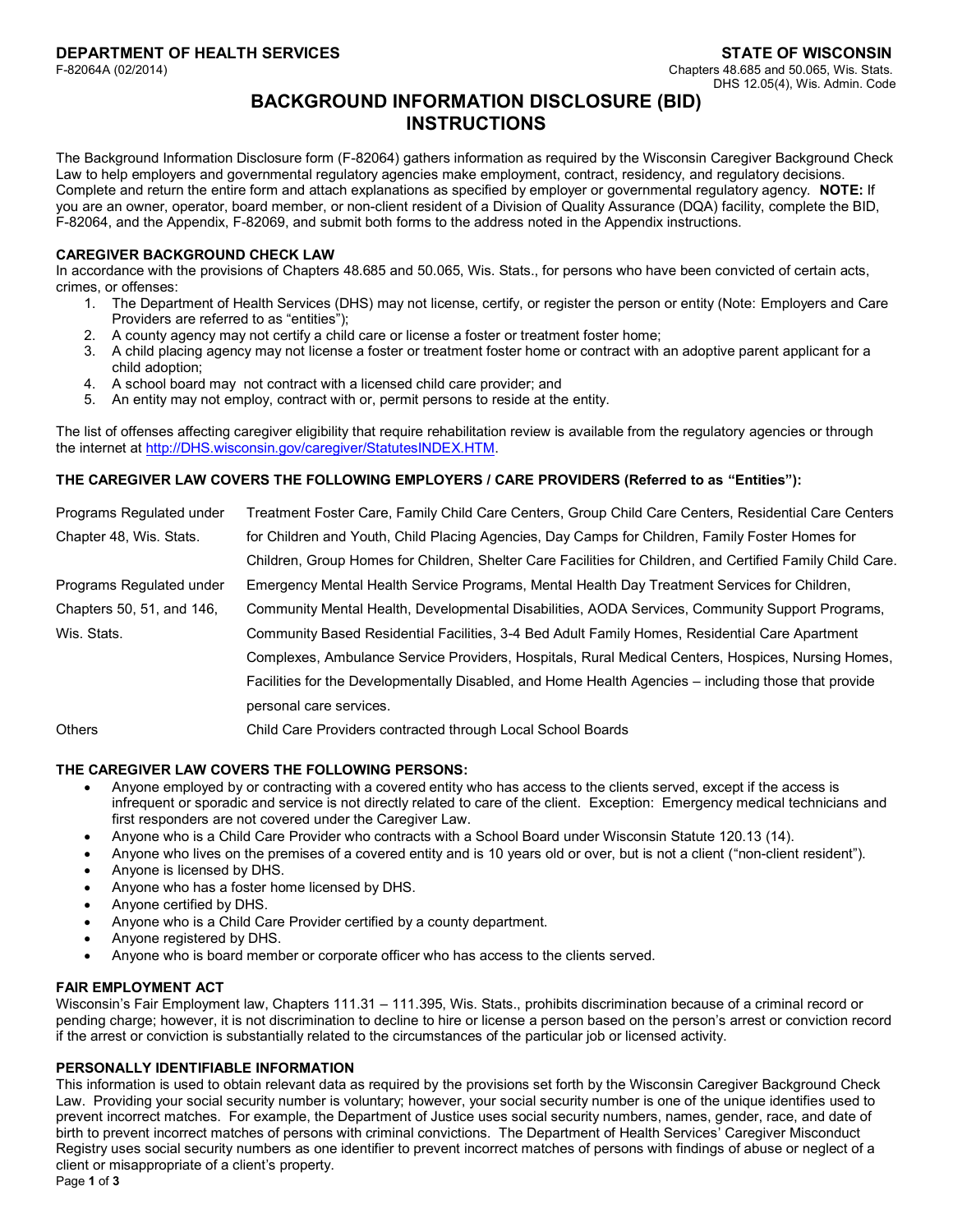# **BACKGROUND INFORMATION DISCLOSURE (BID)**

Completion of this form is required under the provisions of Chapters 48.685 and 50.065, Wis. Stats. Failure to comply may result in a denial or revocation of your license, certification, or registration; or denial or termination of your employment or contract. Refer to the instructions (F-82064A) on page 1 for additional information. Providing your social security number is voluntary; however, your social security number is one of the unique identifiers used to prevent incorrect matches.

#### **PLEASE PRINT OR TYPE YOUR ANSWERS**

#### **Check the box that applies to you.**

 $\Box$  Applicant for a license or certification or registration (including continuation or renewal)

□ Employee / Contractor (including new applicant) □ Household member / lives on premises – but not a client<br>□ Applicant for a license or certification or registration (including □ Other – Specify:

**NOTE:** If you are an owner, operator, board member, or non-client resident of a Division of Quality Assurance (DQA) facility, complete the BID, F-82064, and the Appendix, F-82069, and submit both forms to the address noted in the Appendix Instructions.

| Name – (First and Middle)                                              | Name $-$ (Last)       |                | Position Title (Complete only if you are a prospective<br>employee or contractor, or a current employee or contractor.) |                |
|------------------------------------------------------------------------|-----------------------|----------------|-------------------------------------------------------------------------------------------------------------------------|----------------|
| Any Other Names By Which You Have Been Known (Including Maiden Name)   |                       |                | <b>Birth Date</b>                                                                                                       | Gender (M / F) |
| Race<br>American Indian or Alaskan Native<br>Asian or Pacific Islander | <b>Black</b><br>White | <b>Unknown</b> | Social Security Number(s)                                                                                               |                |
| Home Address                                                           |                       | City           | State                                                                                                                   | Zip Code       |
| Business Name and Address – Employer or Care Provider (Entity)         |                       |                |                                                                                                                         |                |

| SECTION A - ACTS, CRIMES, AND OFFENSES THAT MAY ACT AS A BAR OR RESTRICTION |                                                                                                                                                                                                                                                                                                                                                                                                                                                                                                                                                                                               |  | <b>NO</b> |
|-----------------------------------------------------------------------------|-----------------------------------------------------------------------------------------------------------------------------------------------------------------------------------------------------------------------------------------------------------------------------------------------------------------------------------------------------------------------------------------------------------------------------------------------------------------------------------------------------------------------------------------------------------------------------------------------|--|-----------|
| 1.                                                                          | Do you have any criminal charges pending against you or were you ever convicted of any crime anywhere,<br>including in federal, state, local, military, and tribal courts?<br>If Yes, list each crime, when it occurred or the date of the conviction, and the city and state where the court<br>is located. You may be asked to supply additional information including a certified copy of the judgment of<br>conviction, a copy of the criminal complaint, or any other relevant court or police documents.                                                                                |  |           |
| 2.                                                                          | Were you ever found to be (adjudicated) delinguent by a court of law on or after your 10 <sup>th</sup> birthday for a crime or<br>offense? (NOTE: A response to this question is only required for group and family day care centers for children<br>and day camps for children.)<br>If yes, list each crime, when and where it happened, and the location of the court (city and state). You may<br>➤<br>be asked to supply additional information including a certified copy of the delinquency petition, the<br>delinguency adjudication, or any other relevant court or police documents. |  |           |
| 3.                                                                          | Has any government or regulatory agency (other than the police) ever found that you committed child abuse or<br>neglect? A response is required if the box below is checked:<br>(Only employers and regulatory agencies entitled to obtain this information per sec. 48.981 (7) are<br>authorized to, and should, check this box.)<br>If Yes, explain, including when and where it happened.<br>➤                                                                                                                                                                                             |  |           |
| 4.                                                                          | Has any governmental or regulatory agency (other than the police) ever found that you abused or neglected<br>any person or client?<br>If Yes, explain, including when and where it happened.                                                                                                                                                                                                                                                                                                                                                                                                  |  |           |